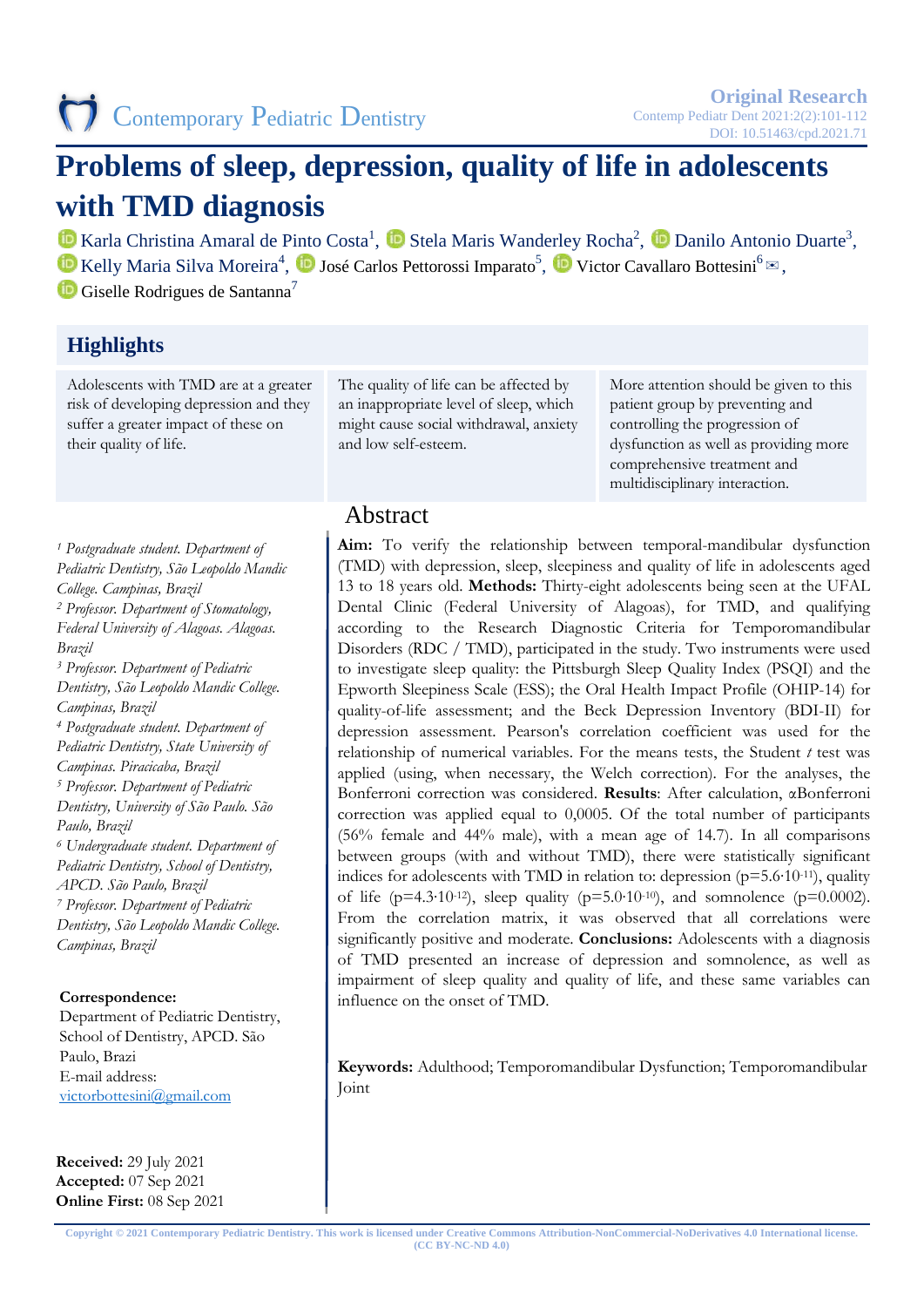# **INTRODUCTION**

Adolescence is the transitional period between childhood and adulthood, in which changes, discoveries, and the construction of identity takes place. During this period, physical changes and body alterations affecting the mouth and teeth often occur. These have the potential to compromise the well-being and quality of life of these individuals and reproduce a process of detachment and changes in behavior patterns.

The temporomandibular joint (TMJ) is formed by muscles and bone structures, which connect the mandible to the skull, the set of dysfunctions that affect it is known as temporomandibular dysfunction (TMD).<sup>1,2</sup>

Its frequency can vary from  $6\%$  to  $68\%$ ,<sup>3</sup> 4.5% to 62%4 and 34.9%.5 This difference is related to the studied populations, diagnostic criteria applied, and the variations in the data related to the practice of the tests.

Although a cause or pathophysiology of the condition have not been identified, its etiology is believed to be multifactorial and biopsychosocial (wherein emotional conditions are intimately linked with a severe somatic state of stress and anxiety, consisting of initiating, predisposing, and perpetuating factors).6 Psychological variables and female gender are important risk indicators related to the incidence of TMD, even in adolescents.7 There is a correlation between depression and functional impairment in the origins of TMDs.<sup>8</sup> The association between the presence of psychological factors, especially depression, in patients with TMD has been demonstrated by several authors.8,9,10

Adolescents with TMD are at a greater risk of developing depression and they suffer a greater impact of these factors on their quality of life.<sup>10,11</sup> Its signs and symptoms can substantially affect their functional, emotional, and psychological functioning, generating a negative impact and affecting the quality of life of children and preadolescents. They are affected mainly by pain and

its severity, which has the potential to affect the physical as well as the psychological, causing both discomfort, limitations and reduced quality of life.12,13,14

The quality of life can be affected by an inappropriate level of sleep, which might cause social withdrawal, anxiety, and low self-esteem. Quality of life, health, and longevity may require quiet, sleepy nights of sleep so that, during sleep, proteins are synthesized and maintain neural networks linked to memory and learning. Low self-esteem and greater impairment of psychological well-being, symptoms of anxiety, depression and unhappiness can compromise quality of life.14,15

The chronic sleep loss may influence other diseases, and its short duration often can be brought to the adult life.16 When adolescents sleep later, they can suffer from a decrease in the quality of nocturnal sleep; they often report increased daytime drowsiness.17,18

Sleep patterns undergo important changes during adolescence, and may have implications for the immune system, which is regulated by the sleep-wake cycle .19,20

Myofascial pain can impair sleep quality, affecting daily life. Two-way interactions occur between the experience of pain and the sleep process: pain interferes with the ability to sleep and interrupted sleep contributes to increasing the perception of pain. There is a possibility that interrupted sleep may serve as a risk factor for inadequate pain inhibition processing and suggest that efforts to treat early-onset sleep disorder may be beneficial in reducing the severity or impact of pain.20,21

Although several factors interfere with the onset of TMD, a better knowledge regarding sleep problems, quality of life and depression are of great importance in preventing its onset, development and installation and, as well, preventing further damage in the future. As dental surgeons understand better the causes of TMD, it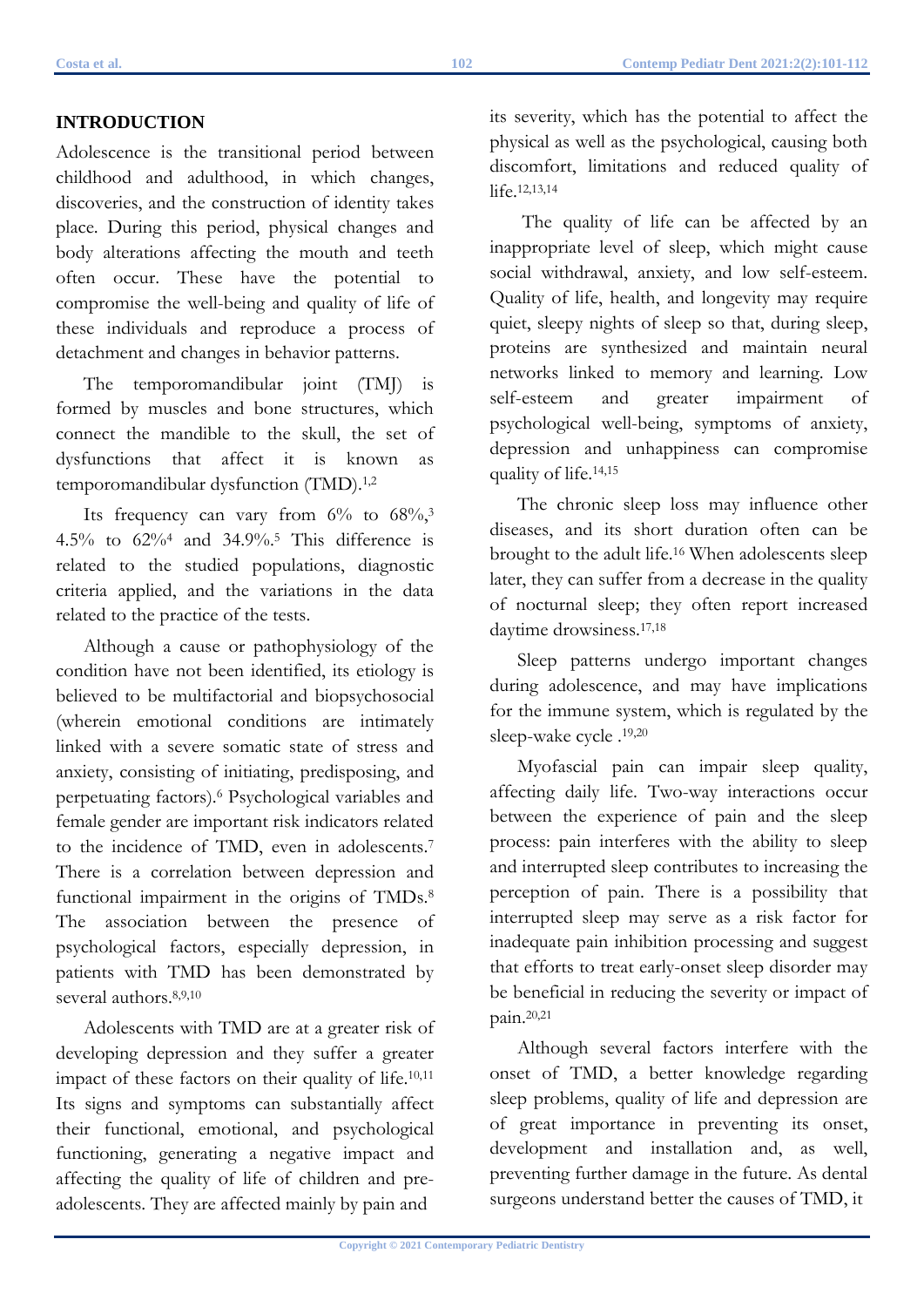will be easier to diagnose the disease and make a plan in order to enrich the living of the patients with this particular disorder. The objective of this study was to evaluate adolescents between the ages of 13 and 18, with and without TMD, and to correlate with depression, quality of life and sleep, and to correlate these variables with each other.

# **METHODS**

#### **Study design**

This research was approved by the Ethics and Research Committee of the São Leopoldo Mandic SS Dental Research Center (opinion 2.270.675/2017). Informed consent were obtained form all participants. All the adolescent participants were interviewed and evaluated by the researcher for the diagnosis of TMD. They also completed instruments for assessment of depression, quality of life and sleep (by another examiner integral to the dental clinic of UFAL and blinded to this study). The administrator of the questionnaires was not aware of the diagnosis and, therefore, did not know to which group the participant belonged.

This was an observational, cross-sectional, descriptive, and analytical study about male and female adolescents aged 13 to 18 years-old who were diagnosed with temporomandibular dysfunction (TMD). These participants were compared to adolescents without TMD in the areas of depressive symptoms, quality of life, and sleep-related issues.

#### **Sample size**

A pilot study was conducted with 16 patients from the Dental Clinic of the Federal University of Alagoas, to estimate the sample number. In this study, it was found that approximately 25% of patients had TMD. From this finding, and using a confidence level of 95%, the minimum sample size for a robust proportion of a known population was calculated. Knowing that in the Dental Clinic of the Federal University of Alagoas

the demand is spontaneous, a survey was carried out during the period from January to March of 2017 (in which 45 examinations took place). From this information, it was determined that the sample size of patients with TMD should be 69. The control group, it was found, should consist of a number of equal size, thus arriving at a total of 138 patients.

### **Clinical examination**

The researcher (KACPC) was properly trained to perform the diagnosis of TMD through the theoretical capitation by observation of the Research Diagnostic Criteria for Temporomandibular Disorders (RDC/TMD), reading and memorizing the specifications for the respective examination and trained by a TMD specialist on the classification diagnosis of RDC/TMD. The researcher applied the RDC/TMD to 16 individuals to perform the pilot study and then reapplied for the expertise, thus obtaining the diagnosis. A reevaluation occurred after 15 days, by the same examiner. Participants with an intra-examiner kappa index above 90% were considered for evaluation

The criteria for inclusion of the research were those adolescents who agreed to participate, were authorized to do so by their legal guardians, and who signed the Free and Informed Consent Form. It was explained to each that the procedures were simple, with no risk to the participants and preserved the names of them. At the end, cognitive orientations were given to those diagnosed with TMD and referred to the UFAL orofacial pain clinic.

Participants with mental disability, orofacial deformities, using antidepressant medications or any other medication that interfered with improvement in depression, quality of life and/or sleep were not included in the study, as were any who could not adequately answer the examination questions and/or the questionnaire or expressed, at any time, the desire not to participate in the research.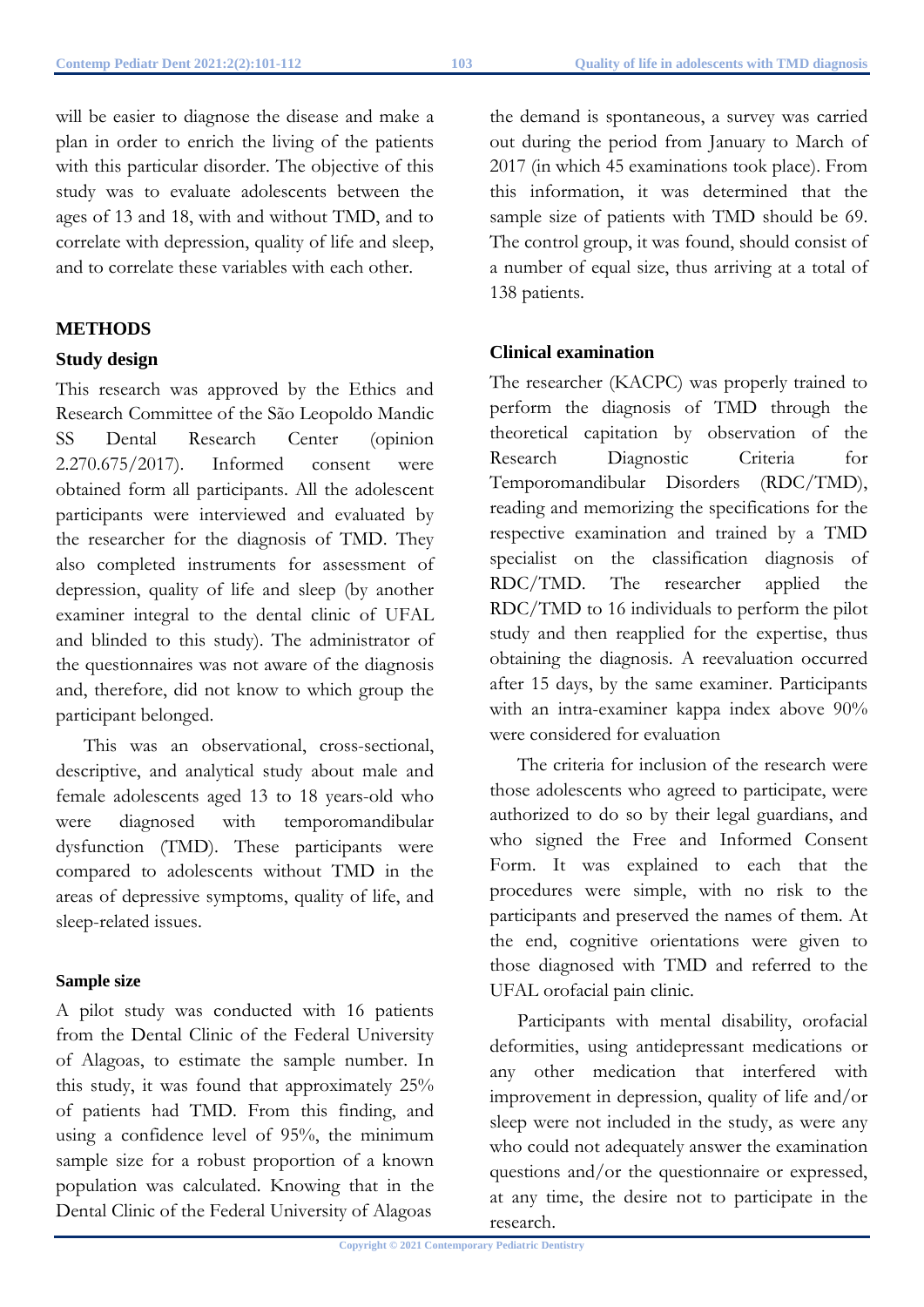For the diagnosis of TMD, the Research Diagnostic Criteria for Temporomandibular Disorders (RDC/TMD),<sup>22</sup> Portuguese version,<sup>23</sup> multiaxial, was used. Axis I assess TMD clinical conditions and offers a better diagnostic classification for researches, in that it covers the possible physical aspects of temporomandibular muscle dysfunction (myofascial pain and myofascial pain with aperture limitation). The diagnosis is related to the examination items, specified in detail, and to the presence of the signs and symptoms.

# **Evaluation of the quality of sleep and sleepiness**

The Pittsburgh Sleep Quality Index (PSQI), which is a questionnaire that assesses sleep quality over a period of one month, was performed using two instruments. The translated and validated version into Brazilian Portuguese proposed by Bertolazi. et al.<sup>24</sup> was used. It consists of 19 selfrated questions and 5 questions to answered by bedfellows or roommates. The 19 questions are classified into 7 components, with a score from 0 to 3. The PSQI components are as follows: subjective sleep quality (C1), sleep latency (C2), sleep duration (C3), habitual sleep (C4), sleep disturbances (C5), use of medication to sleep (C6), and diurnal dysfunction (C7). The sum of scores for these 7 components provides a global score, ranging from 0 to 21, where the highest score indicates poorer sleep quality. And the Epworth Sleepiness Scale (ESS), for the evaluation of daytime sleepiness, in its Portuguese version, was developed by John.25 This tool evaluates the degree of sleepiness through the possibility of dozing in 8 daily situations. It was used the translated version to Portuguese, developed by Bertolazi, A. et al.<sup>26</sup> To assess the possibility of dozing in a given setting, the individual uses a scale of 0 (corresponding to none) to a maximum of 3 (great possibility of dozing). A total score >10 is used as the cut-off

point. Scores greater than 16 indicate severe somnolence.

# **Evaluation of depression**

The Beck Depression Inventory (BDI-II)<sup>27</sup> was used to assess depression problems. It is one of the most popular scales for assessing the severity of depression in adolescents as well as in adults. It consists of a questionnaire with 21 items. The instrument was validated for Portuguese by Gorenstein and Andrade.<sup>28</sup> The scale measures the severity of episodes of depression. It consists of several items related to depressive feelings (such as hopelessness, irritability, guilt, and a sense of being punished), as well as physical symptoms (such as weakness, weight loss, and decreased libido). Each response receives a value of 0–3. The categories used were drawn from the original: 0–13 minimal depression, 14–19 mild depression, 20–28 moderate depression and 29–63 severe depression. Higher values indicate a greater severity of depressive symptoms.

# **Quality of life assessment**

To evaluate the quality of life, the Oral Health Impact Profile (OHIP-14) was used. It was developed by Slade,<sup>29</sup> and its already translated and validated form to Brazilian Portuguese was used by Oliveira and Nadanovsky.30 The OHIP-14 consists of 7 dimensions, represented by the following issues: functional limitations: issues 1 and 2 of the form; physical pain: issues 3 and 4 of the form; Psychological discomfort: issues 5 and 6; physical incapacity: issues 7 and 8; psychological incapacity: issues 9 and 10; social incapacity: issues 11 and 12; disability: issues 13 and 14. To calculate the impact of orofacial pain on patients' quality of life, the standard method of calculation of the OHIP-14 was used, using the specific weight for each question. The following scores were assigned to each response: never - 0, rarely - 1, sometimes - 2, often - 3, always - 4, do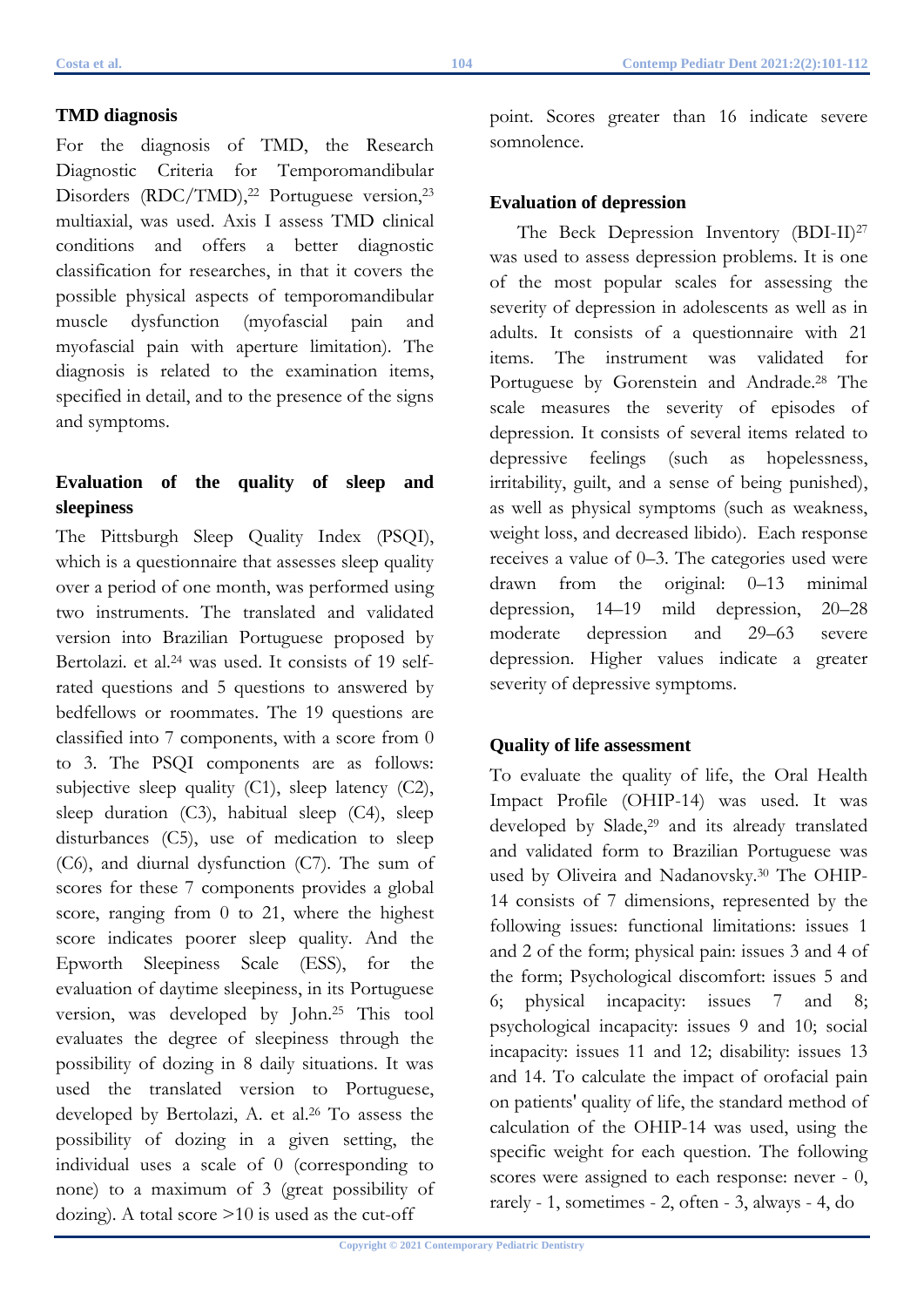not know - exclusion (of any form). As proposed by Slade, the value attributed to each question was multiplied by its specific weight, resulting in a maximum value variation for each question from 1.36 to 2.64 points. When adding the final score of all the questions, there can be a variation from 0 to 28 points. The higher the score presented, the greater the repercussion on the quality of life.

# **Statistical analysis**

The data were initially entered into a Microsoft Office Excel worksheet. Subsequently, the variables were grouped by instruments and organized into tables and graphs.

Pearson's correlation was used to analyze the relationship of numerical variables. For the means tests, the Student *t* test was used (applying, when necessary, the Welch correction for different variances). The tests were two-tailed. For the criterion of rejecting the null hypotheses, the 5% level (that is,  $p$ - value  $\leq$  .05) was considered for the whole of the tests using the Bonferroni correction to avoid the inflation of the error rate of the family  $[TEF = 1 - (1-0.05) 10]$ . Data were analyzed using statistical software R for Windows, version 3.5.0.

# **RESULTS**

After calculating the family error rate, it was observed that in only one of any of the results of the 10 tests (using a 5% significance level), there was a 40% risk of a type I error (due to having some of these results due to chance, based on the null hypothesis). Thus, the value of  $\alpha$  was corrected in  $\alpha$ Bonferroni = 0.0005.

# **Demographic data**

The sample consisted of 138 adolescents, of whom 56% were female and 44% were male. The mean age of adolescents was 14.7 years, and three-quarters of the sample were between 13 and 16 years of age.

#### **Depression assessment**

The p-value found, equal to 5,6∙10-11, lies well below the threshold established by the Bonferroni correction. That is, it was observed that there was a significant difference between the means of the total BDI-II scores in relation to the control and TMD groups, with averages of 7.4 (minimum depression) and 20.5 (moderate depression), respectively. Categorically considering, the BDI-II score stratified by the group, where it can be seen that the predominance of the "DTM" group for the depression categories above "minimum", in this category the "Control" group is more frequent (Table 1).

Table 1. Analysis of the BDI-II scores versus control and TMD groups

|                          | Groups  |            |       |
|--------------------------|---------|------------|-------|
| Depression+              | Control | <b>TMD</b> | Total |
| Minimum                  | 58      | 22         | 80    |
| Light                    | 7       | 12         | 19    |
| Moderate                 | 3       | 15         | 18    |
| Severe                   | 1       | 20         | 21    |
| Total                    | 69      | 69         | 138   |
| Minimum                  | 0.0     | 0.0        | 0.0   |
| First Quartile           | 2.0     | 10.0       | 4.0   |
| Median                   | 5.0     | 20.0       | 10.0  |
| Average <sup>&amp;</sup> | 7.4     | 20.5       | 14.0  |
| Third Quartile           | 10.0    | 30.0       | 21.0  |
| Maximum                  | 46.0    | 52.0       | 52.0  |

Categories according to Beck Depression Inventory (BDI-II); & Student *t* test with Welch correction. Total BDI-II versus Group

**Copyright © 2021 Contemporary Pediatric Dentistry**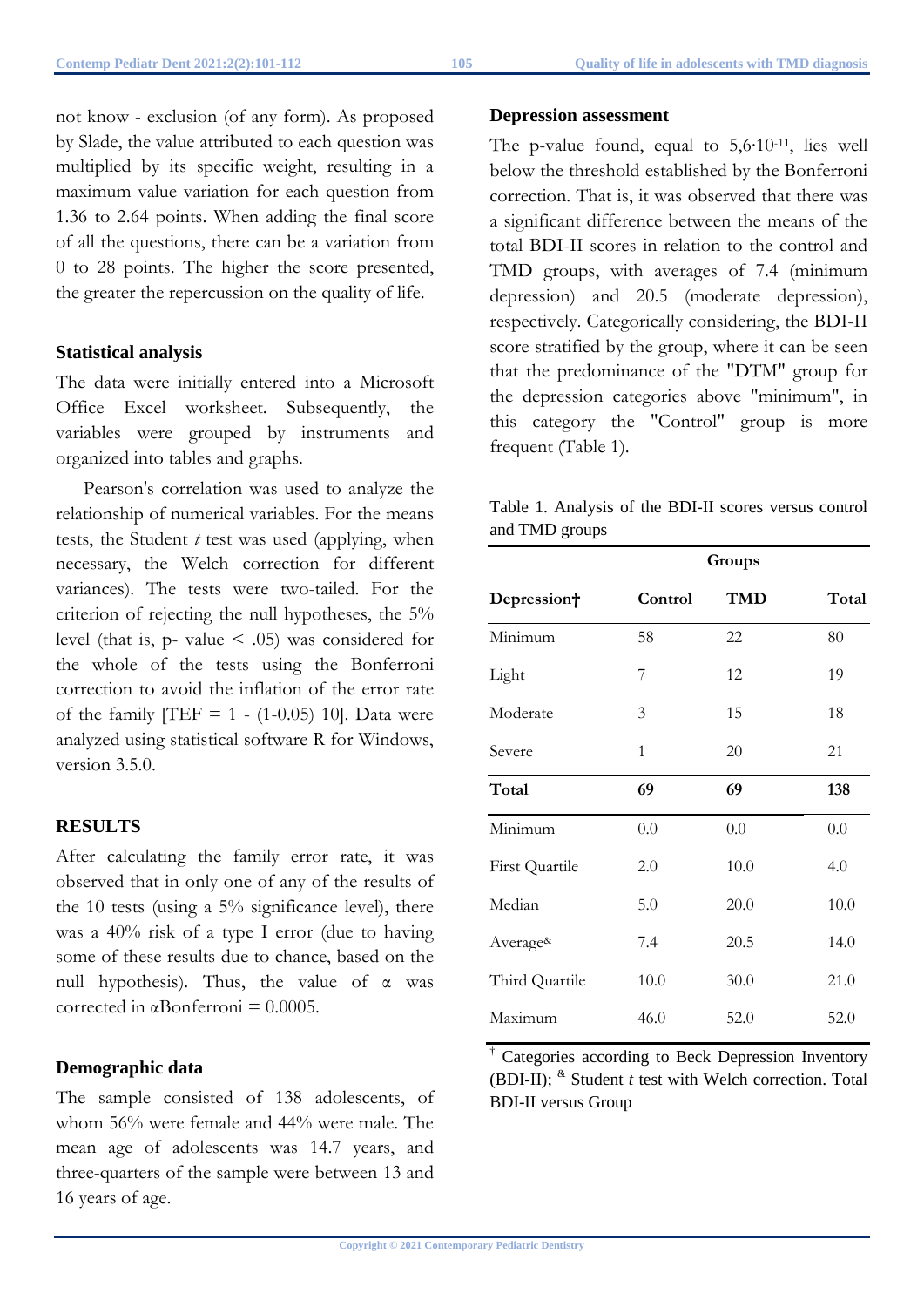In this case, as the p-value equal to .0002 was lower than the threshold calculated for the number of multiple comparisons (Bonferroni correction) and always with the optics to avoid the inflation of type I errors for the test family, the hypothesis null was rejected. It was observed that there was a significant difference between the means of the total ESS-BR scores in relation to the control and TMD groups, with a mean of 7.8 (little drowsiness) and 10.8 (moderate drowsiness), respectively. Regarding the level of somnolence, little sleepiness was predominant for the majority of adolescents in the control group and the higher frequency of moderate and severe sleepiness in the TMD group (Table 2).

Table 2. Analysis of ESS-BR scores, control vs. TMD groups

|                          | Groups  |      |       |
|--------------------------|---------|------|-------|
| Somnolence†              | Control | TMD  | Total |
| Little                   | 51      | 33   | 84    |
| Moderate                 | 15      | 25   | 40    |
| High                     | 3       | 11   | 14    |
| Total                    | 69      | 69   | 138   |
| Minimum                  | 1.0     | 0.0  | 0.0   |
| <b>First Quartile</b>    | 4.0     | 8.0  | 6.0   |
| Median                   | 7.0     | 11.0 | 9.0   |
| Average <sup>&amp;</sup> | 7.8     | 10.8 | 9.3   |
| Third Quartile           | 11.0    | 15.0 | 13.0  |
| Maximum                  | 22.0    | 20.0 | 22.0  |

<sup>†</sup> Drowsiness: (low  $\leq$  9); (10  $\leq$  moderate  $\leq$  15); (16  $\leq$ strong  $\leq$  24). <sup>&</sup> Student t test with Welch correction. Total score ESS versus Groups produced the  $t = -3.8$ statistic, with 134.1 degrees of freedom (d.f.); and p value  $= .0002$ .

#### **Sleep quality assessment**

The p-value found (equal to 5.0∙10-10) is well below the threshold established by the Bonferroni correction. That is, it was observed that there is a significant difference between the means of the total Pittsburgh Sleep Quality Index (PSQI-BR) scores in relation to the control and TMD groups, with averages of 5.3 and 9.8, respectively. From the "medians" perspective, the difference between the control and TMD groups was better, with medians 4.0 (good sleepers) and 10 (poor sleepers), respectively. The analysis showed that 87% of the adolescents in the TMD group were poor sleepers; in the control group, 59% of adolescents had normal sleep quality. A comparison of the results, especially when looking at the control group mean, shows that although the group mean is above the cut-off point of five, comparing both groups as having sleep difficulties, the contingency table is perfectly seen in a way that most subjects in the "control" group have total scores lower than five while the situation reverts to the TMD group. (Table 3).

Table 3. Analysis of PSQI-BR scores versus control and TMD groups

|                            | Groups  |            |       |
|----------------------------|---------|------------|-------|
| Sleep quality <sup>†</sup> | Control | <b>TMD</b> | Total |
| Good                       | 41      | 9          | 50    |
| Bad                        | 28      | 60         | 88    |
| Total                      | 69      | 69         | 138   |
| Minimum                    | 2.0     | 3.0        | 2.0   |
| First Quartile             | 3.0     | 7.0        | 4.0   |
| Median                     | 4.0     | 10.0       | 7.0   |
| Average <sup>&amp;</sup>   | 5.3     | 9.8        | 7.6   |
| Third Quartile             | 7.0     | 12.0       | 11.0  |
| Maximum                    | 15.0    | 19.0       | 19.0  |

Sleep quality: (Good  $\leq$  4); (5  $\leq$  Poor  $\leq$  21).  $\&$ Student *t* test with Welch correction. Total score PSOI versus Groups yields the statistic  $t = -6.9$ , with 97.24 degrees of freedom (d.f.); and *p* value =  $5.0 \cdot 10^{-10}$ .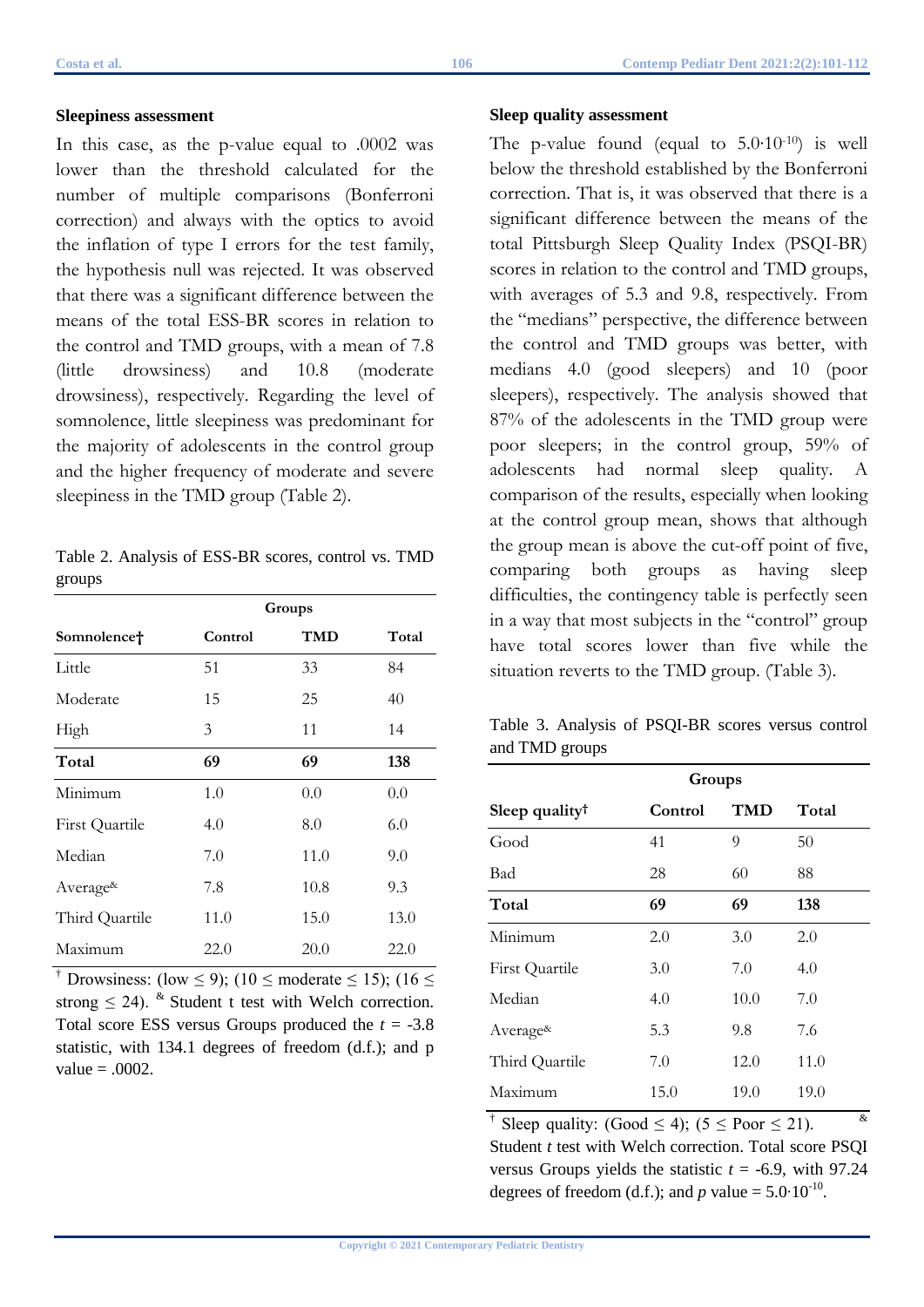### **Quality of life assessment**

Some of the participants answered one or more questions in the OHIP-14 questionnaire with the response "I do not know" or left the answer blank (totaling 116 cases, 65 in the control group and 50 in the TMD group).

The p-value found equal to 4.3∙10-12, lies well below the threshold established by the Bonferroni correction. That is, it was observed that there is a significant difference between the means of the total OHIP-14 scores in relation to the control and TMD groups, with averages of 10.5 (mean impact) and 17.1 (mean impact), respectively. Otherwise put, the majority of the respondents were classified as having a "medium" impact, 58% of adolescents for the OHIP-14 total score. Cases classified as having a "high" impact were only in the TMD group, while the majority of cases with " "Is in the" Control "group, with only one" TMD "case with this impact (Table 4).

Table 4. OHIP-14 impact analysis versus control and TMD groups

|                          | Groups  |      |       |
|--------------------------|---------|------|-------|
| Impact <sup>+</sup>      | Control | TMD  | Total |
| Weak                     | 28      | 1    | 29    |
| Medium                   | 38      | 29   | 67    |
| Strong                   | 0       | 20   | 20    |
| Total                    | 66      | 50   | 116   |
| Minimum                  | 7.0     | 7.1  | 7.0   |
| First Quartile           | 8.0     | 11.8 | 9.3   |
| Median                   | 9.9     | 17.1 | 12,0  |
| Average <sup>&amp;</sup> | 10.5    | 17.1 | 13.4  |
| Third Quartile           | 12.8    | 22.1 | 16.2  |
| Maximum                  | 16.3    | 25.1 | 25.1  |

<sup>†</sup> Impact: (weak < 9.33); (9.33  $\le$  mean < 18.66); (18.66  $\leq$  strong  $\leq$  28)<sup>&</sup> Student *t* test with Welch correction. Total score OHIP-14 versus Groups yields the statistic  $t = -8.3$ , with 71.87 degrees of freedom (d.f.); and pvalue =  $4.3 \cdot 10 - 12$ .

### **Correlations between instrument scores**

For all the analyses that follow in this subsection, only the 116 cases whose values of the OHIP-14 questionnaire could be imputed are part of the tests and evaluations presented. The correlation coefficients and their respective p-values are summarized in Table 5.

Table 5. Correlation coefficient matrix and p-values – Oral Health Impact Profile (OHIP-14), Beck Depression Inventory (BDI-II), Epworth Sleepiness Scale (ESS) and Pittsburgh Sleep Quality Index (PSQI)

| X           | <b>OHIP</b>             | <b>BDI</b>                                                        | <b>ESS</b> | <b>PSQI</b> |
|-------------|-------------------------|-------------------------------------------------------------------|------------|-------------|
| <b>OHIP</b> |                         | 0.59                                                              | 0.42       | 0.48        |
| <b>BDI</b>  | $2.27 \cdot 10^{-12}$ – |                                                                   | 0.46       | 0.67        |
| <b>ESS</b>  |                         | $2.34 \cdot 10^{-06}$ $2.44 \cdot 10^{-07}$ –                     |            | 0.40        |
| <b>PSQI</b> |                         | $5.03 \cdot 10^{-08}$ $2.22 \cdot 10^{-16}$ $9.71 \cdot 10^{-06}$ |            |             |

**\***The upper triangular matrix contains the Pearson correlation coefficients and lower the p-values of the correlations.

In order to analyze the hypothesis of correlations, between the scores of the various instruments, six correlations were made between 4 variables whose results are presented in Table 5. For the number of cases under analysis, the value of the critical correlation coefficient (in module) was 0,18 for each individual correlation (the socalled comparative error rate). With the results obtained for the correlations, all the instruments are correlated with each other with statistical significance (p-value  $\leq$  0.001), that is, a level of 0.1%. Thus, all correlations between the 4 instruments were statistically significant, even considering the Bonferroni correction for the pvalues. It was found that all correlations were positive and moderate, that is, as one of the scores increased, the other also increased. The analysis of its dimensions in the correlation matrix indicated that all the variables correlated well against each other in this research.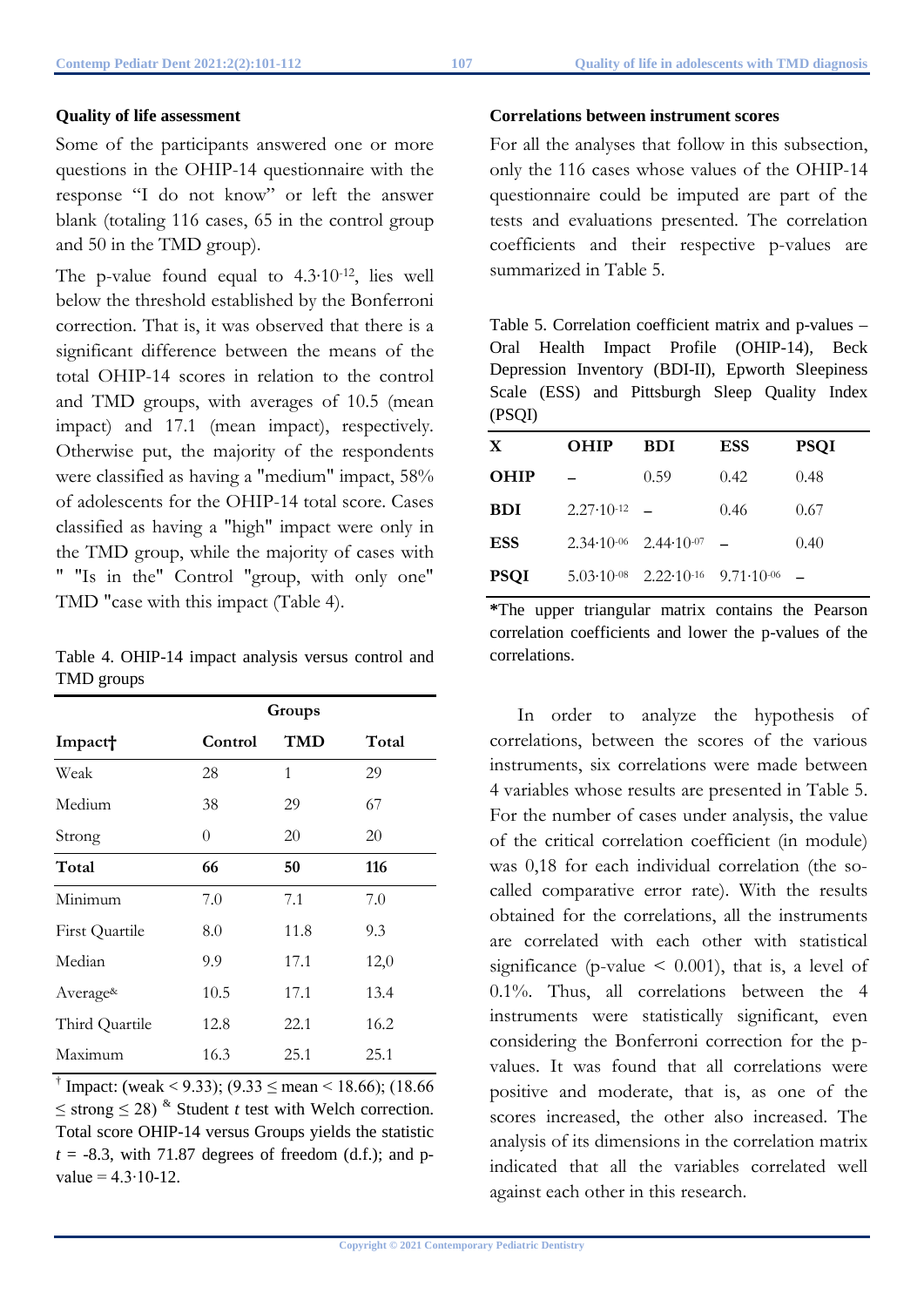Highlighting the lowest explained variance was found in the correlation between the PSQI and ESS (16%), and the highest between the BDI and PSQI (with 45% of the variance explained). It was demonstrated that the lowest relationship was found between sleep quality indexes and sleepiness and the highest between depression and sleep quality.

#### **DISCUSSION**

As in any disease, the knowledge of TMD risk factors support the practitioner's ability to establish strategies in an attempt to avoid or postpone the onset of adverse clinical conditions. Based on the premise of health promotion of the individual, the need to understand the different situations that appear associated with this dysfunction precedes the knowledge of the early identification of signs and symptoms. It is important to note at this point that the presence of signs and symptoms, as may emerge apart from TMD, may not represent the developing disease. The clinical use of the knowledge of the risk factors is very important to understand the development of the TMD. The relevant literature still does not document satisfactorily the influences these factors may exert on children and adolescents in their various stages of growth; as a result, many inferences from adult research still need to be made.31

The prevalence of TMD in Brazilian adolescents is significantly more common in females.8,31,32 Previous findings are consistent with the present study, where the proportion of female participants is higher than the males in the TMD group. Hormones such as estrogen are known to interfere with pain sensitivity; this may result in disease processes in the TMJ region, including inflammation. However, no single process can fully explain the predilection for TMD in females, suggesting that other dependent mechanisms are also involved.32,33

The etiology of TMD involves predisposing, precipitating, and perpetuating factors that contribute to its development.34 Psychological variables are important risk indicators related to the incidence of TMD, even in adolescents.27 The higher prevalence of depression and somatization during pubertal growth may contribute to more reports of symptoms in individuals with TMD, and the increase in pain level may cause emotional responses to some degree, the adequacy to stress may develop a factor in the appearance of this dysfunction.35 These data corroborate our results, where it was observed that the majority of adolescents with TMD presented with moderate to severe depression.

There is a significant correlation between TMD, anxiety, and depression.8,36,37 Signs and symptoms of TMD can substantially affect the functional, emotional, and psychological wellbeing of the youngster, generating negative impact and affecting the quality of life of both children and pre-adolescents.12,38 The results of the current study confirm that depressive signs can have an extensive impact on the quality of life of adolescents; moreover, correlations have been found between the variables of depression and quality of life, the evaluation of the quality of life appears as a relevant outcome, because of its many dimensions, they have the capacity to identify the importance and involvement with depression.

Orofacial pain seems to have some impact on the quality of life of patients with TMD.13,39 their clinical involvement is associated with the increased disease activity and the commitment of quality-of-life impairment.40 In assessing data related to TMD OHIP-14, higher values were found in patients with TMD compared to asymptomatic individuals.

Sleep and emotion are intimately linked: sleep deprivation is associated with a decreased ability to recognize emotions. It thus has a direct influence on social interactions, leading to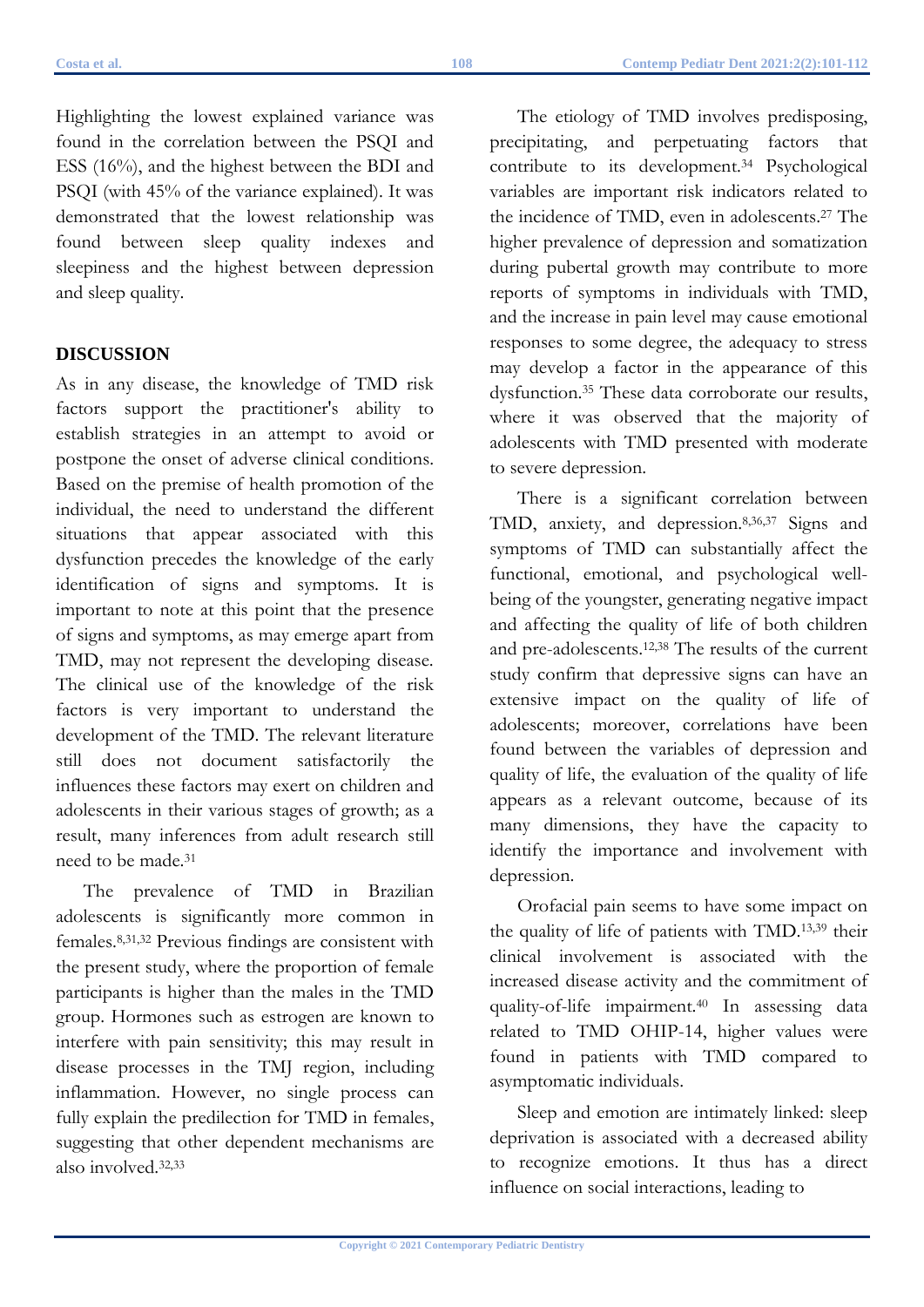emotional irritability, insomnia, and sleep abstinence.10,41 A longitudinal study of 6504 adolescents and young adults showed a relationship between sleep disturbance and depression, on the one hand, and suicidal thoughts and attempts, on the other.42 It was observed in the present study that adolescents with depression presented with alterations in the quality of their sleep. The majority of the control group, in contrast, presented with a good quality of sleep. From the same point of view, Lei J et al.43 evaluated subjects with TMD and associated them with disturbed sleep and greater psychological distress than those subjects without symptoms of sleep dysfunction, they reported in their study results that sleep disorders, as well as the negative emotional states of depression, anxiety, and stress, are associated with TMD.

Studies have shown a negative influence on sleep quality of adolescents with TMD.21,44 Sitar et al.45 reported bi-directional interactions between TMD and sleep in their studies, with pain interfering with sleep capacity and interrupted sleep contributing to increased pain perception. In the study, the majority of adolescents with TMD were found to be poor sleepers. The same occurred with regard to drowsiness, in which the majority presented with moderate to severe drowsiness.

Changes in the quality of nocturnal sleep, such as insomnia and sleep-disordered breathing, may contribute to increased episodes of daytime sleepiness in adolescents.45,46 Insomnia and daytime sleepiness, time and sleep variation (in the form of short and interrupted sleep patterns) have become increasingly frequent in the lives of the juvenile population, thus influencing their healthy development.46,47 Quality of life is directly affected by inadequate sleep and increased daytime sleepiness.48 Through the present work, correlations among these variables were demonstrated.

 Symptoms of TMD, stress, anxiety, and depression increase the rate of sleepiness.49 In

addition, poor sleep quality may contribute to drowsiness and deteriorate quality of life.50 The severity of TMD can have an influence on quality of life, emotional state and, as well, quality of sleep.51 Interactions confirmed in the present study, in which sleepiness, sleep quality, depression, and quality of life were correlated with each other, and then compared with each other. In this study, it is worth highlighting that the highest values for these variables were significantly present in adolescents with TMD.

The literature shows that TMD and important factors such as quality of life, sleep quality, drowsiness, and depression influence one another and can lead to changes in the physical and psychological state of adolescents. More attention should be given to this patient group by preventing and controlling the progression of dysfunction as well as providing more comprehensive treatment and multidisciplinary interaction among different professionals.

# **CONCLUSIONS**

According to the results it can be concluded that there are correlations amongst TMD, depression, quality of life, quality of sleep, and drowsiness. The participants with TMD had higher levels of these variables, when compared to those without symptoms. The findings of this research may be equally important in stimulating and encouraging researchers to do more work involving the subject.

# **REFERENCES**

1. Conti PCR, Fiamengui LMSP, Cunha CO, Conti ACF. Orofacial pain and temporomandibular disorders – the impact on oral health and quality of life. Braz Oral Res 2012;26:120-123

2. Conti PCR, Bonjardim LR. Temporomandibular Disorder, facial pain and the need for high level information. J Appl Oral Sci 2014;22:1-1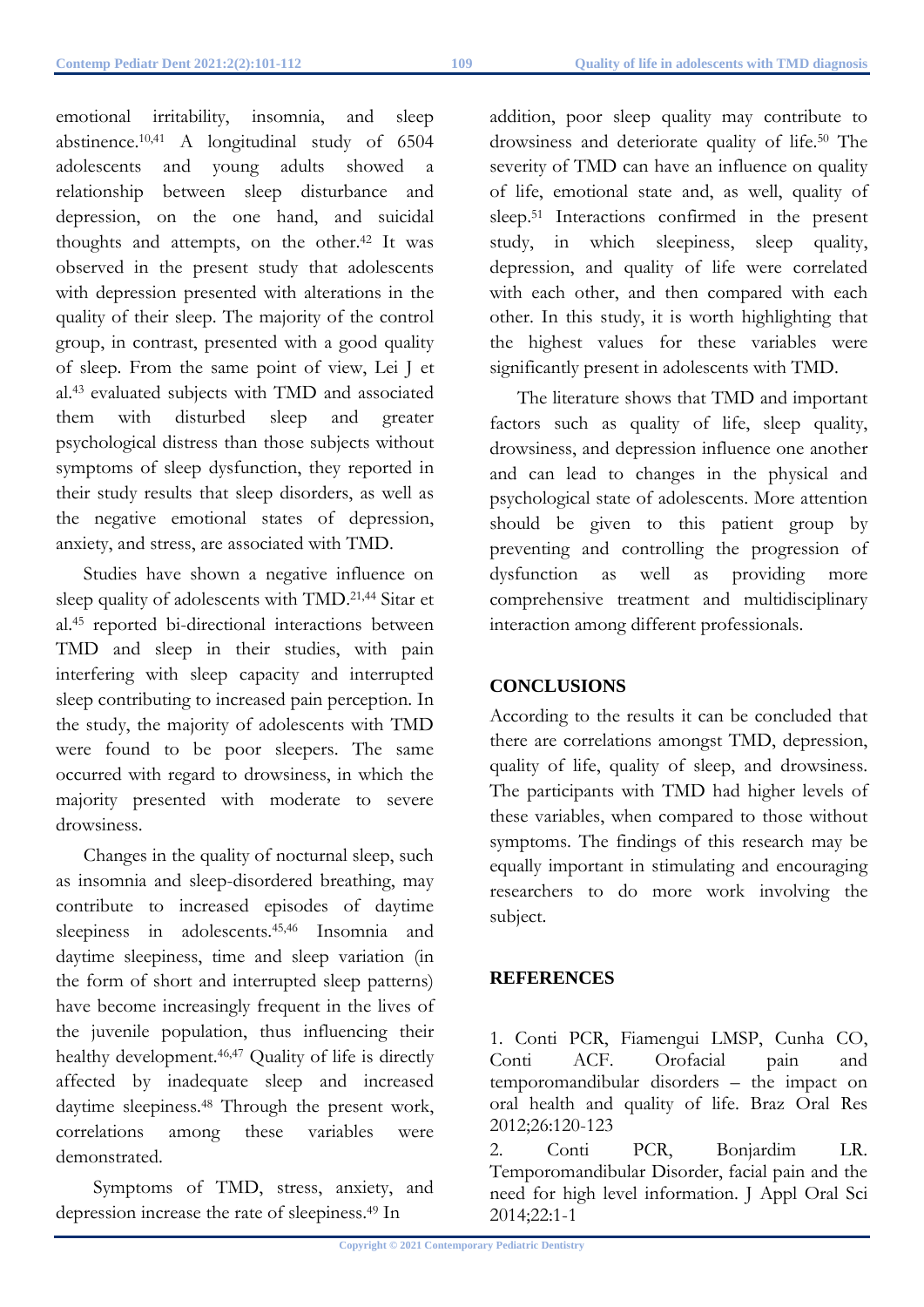3. Bertoli FMP, Bruzamolin CD, Pizzatto E, Losso EM, Brancher JA, Souza JE. Prevalence of diagnosed temporomandibular disorders: A crosssectional study in Brazilian adolescents. Plos One 2018: 8:1-11

4. Durham J, Newton-John TRO, Zakrzewska JM. Temporomandibular disorders. BMJ 2015;350:1-9

5. Pereira LJ, Cenci TP, Pereira SM, Cury AADBC, Ambrosano GMB, Pereira AC, Gavião MBD. Psychological factors and the incidence of temporomandibular disorders in early adolescence. Braz Oral Res 2009;23:155-160

6. Calixtre LB, Gruninger BL, Chaves TC, Oliveira AB. Is there an association between anxiety/ depression and temporomandibular disorders in college students?. J Appl Oral Sci 2014;22:15-21

7. Lei J, Liu MQ, Yap AUJ, FU KY. Sleep Disturbance and Psychologic Distress: Prevalence and Risk Indicators for Temporomandibular Disorders in a Chinese Population. J Oral Facial Pain Headache 2015;29:24–30

8. Silva CB, Henn CG, Bonacina CM, Bavaresco CS. Frequency of Temporomandibular Disorders (TMD) and their relationship with anxiety and depression among dental patients of a Health Care Unit. APS 2014;17: 516-522

9. Dougall AL, Jimenez CA, Haggard RA, Stowell AW, Riggs RR, Gatchel RJ. Biopsychosocial factors associated with the subcategories of acute temporomandibular joint disorders. J Orofac Pain 2012;26:7-16

10. Sipilä K, Mäki P, Laajala A, Taanila A, Joukamaa M, Veijola J. Association of depressiveness with chronic facial pain: a longitudinal study. Acta Odontol Scand 2012;71:644-649

11. Hirsch C, Türp JC. Temporomandibular pain and depression in adolescents—a case–control study. Clin Oral Invest 2010;14:145–151

12. Barbosa TS, Leme MS, Castelo PM, Gavião MB. Evaluating oral health-related quality of life measure for children and preadolescents with temporomandibular disorder. Health Qual Life Outcomes. 2011;9:32-35

13. Barros VM, Seraidarian PI, Côrtes MIS, Paula LV. The Impact of Orofacial Pain on the Quality of Life of Patients with Temporomandibular Disorder. J Orofac Pain 2009;23:28-37

14. Silvola AS, Tolvanen M, Rusanen J, Sipilä K, Lahti S, Pirttiniemi P. Do changes in oral healthrelated quality-of-life, facial pain and temporomandibular disorders correlate after treatment of severe malocclusion?. Acta Odontol Scand 2016;74:44-50

15. Harding EC, Franks NP, Wisden W. The Temperature Dependence of Sleep. Front Neurosci 2019;13:1-16

16. Owens J, Wang G, Lewin D, Skora E, Baylor A. Association Between Short Sleep Duration and Risk Behavior Factors in Middle School Students. Sleep 2017;40:1-10

17. Slater G, Steier J. Excessive daytime sleepiness in sleep disorders. J Thorac Dis 2012;4:608–616

18. Duarte J, Nelas P, Chaves C, Ferreira M, Coutinho E, Cunha M. Sleep-wake patterns and their influence on school performance in Portuguese adolescents. Aten Primaria 2014;46:160-164

19. Schuh-Hofer S, Wodarski R, Pfau DB, et al. One night of total sleep deprivation promotes a state of generalized hyperalgesia: A surrogate pain model to study the relationship of insomnia and pain. Pain 2013;154:1613–1621

20. Heredia FP, Garaulet M, Gomez-Martinez S, et al. Selfreported sleep duration, white blood cell counts and cytokine profiles in European adolescents: the HELENA study. Sleep Med 2014;15:251–1258

21. Drabovicz PVSM, Salles V, Drabovicz PEM, Fontes MJF. Assessment of sleep quality in adolescentes with temporomandibular disorders. J Pediatr Rio J 2012;88:169-172

22. Dworkin SF, LeResche L. Research diagnostic criteria for temporomandibular disorder: review, criteria, examinations and specifications, critique. J Craniomandib Disord 1992;6:301-355.

23. Pereira FJ, Favilla E, Dworkin S, Huggins K. Critérios de diagnóstico para pesquisa das disfunções temporomandibulares (RDC/TMD). Tradução oficial para a língua portuguesa. J Bras Clin Odontol Integr 2004;8:384-395

24. Bertolazi AN, Fagondes SC, Hoff LS, Dartora EG, Miozzo CIS, Barba MEF, Barret SSM. Validation of the Brazilian Portuguese version of the Pittsburgh Sleep Quality Index. Sleep Medicine 2011;12:70–75

25. Jonh MW. Reability and fator analyses of the Epworth Sleepness Scale. Sleep 1992; 15:376-381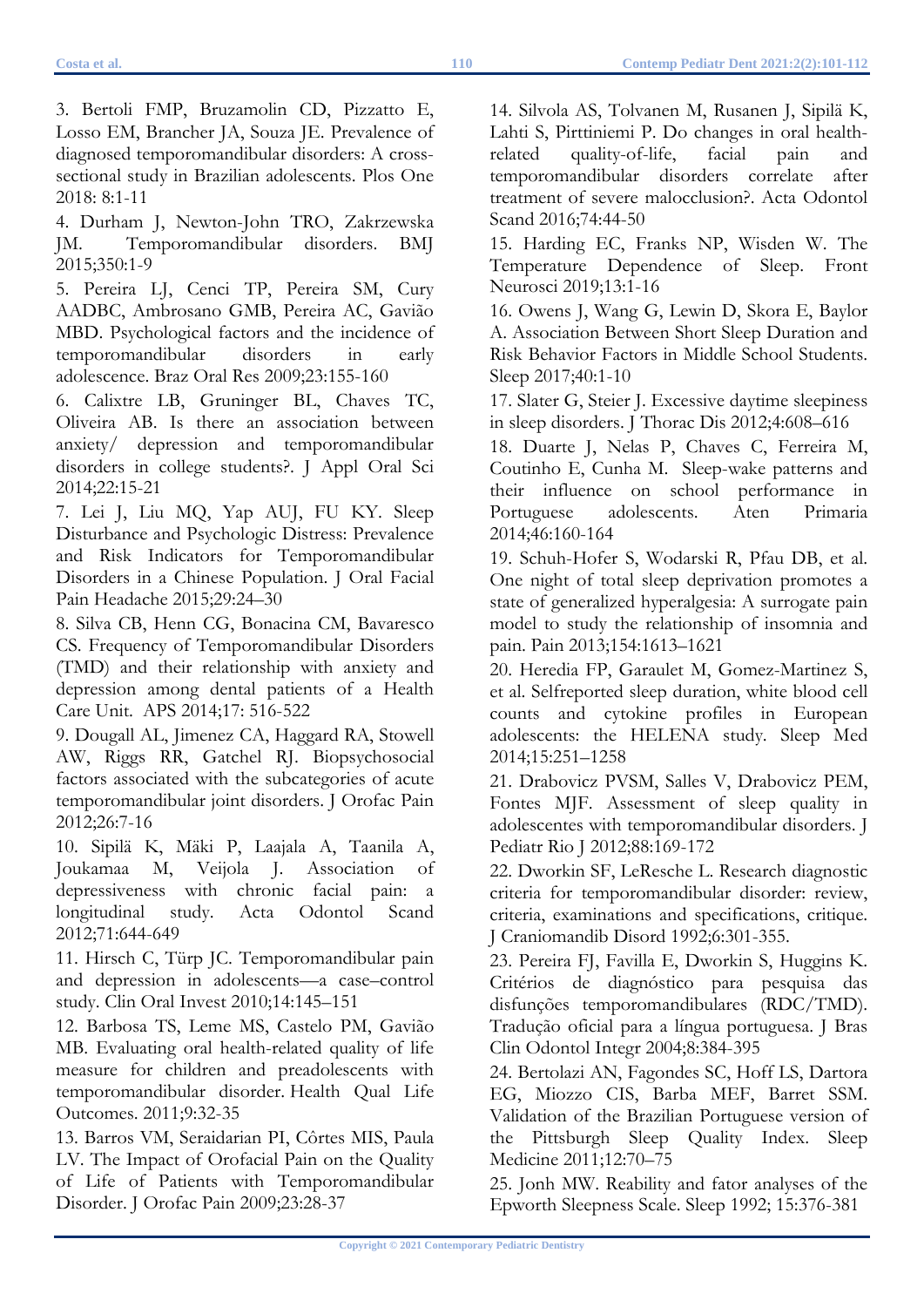26. Bertolazi AN, Fagondes SC, Hoff LS., Pedro VDP, Barreto SSM, Johns MW. Validação da escala de sonolência de Epworth em português para uso no Brasil. J Bras Pneumol 2009;35:877- 883

27. Lee EH, Lee SJL, Hwang ST, Hwang HS, Kim JH. Reliability and Validity of the Beck Depression Inventory-II among Korean Adolescents. Psychiatry Investig 2017;14:30-36

28. Gorenstein C, Andrade L. Validation of a Portuguese version of the Beck Depression Inventory and the State-Trait Anxiety Inventory in Brazilian subjects. Braz J Med Biol Res 1996;29:437-453

29. Slade GD. Derivation and validation of a short-form oral health impact profile. Community Dent Oral Epidemiol 1997;25:284-290

30. Oliveira BH, Nadanovsky P. Psychometric properties of the Brazilian version of the Oral Health Impact Profile-short form. Community Dent Oral Epidemiol 2005;33:307–314

31. Paduano S, Bucci R., Rongo R, Silva R, Michelotti A. Prevalence of temporomandibular disorders and oral parafunctions in adolescents from public schools in Southern Italy. Cranio 2018:14:1-6

32. Lee Y, Hong I, An J. Anterior joint space narrowingin patients with temporomandibular disorder. J Orofac Orthop 2019;80:116-127

33. Xue XT, Zhang T, Cui SJ, He DQ., Wang XD, Yang RL, et al. Sexual dimorphism of estrogen-sensitized synoviocytes contributes to gender difference in temporomandibular joint osteoarthritis. Oral Dis 2018;24:1503-1513

34. Guideline on Acquired Temporomandibular Disorders in Infants, Children, and Adolescents. Pediatr Dent. 2016;38:308-314

35. Song YC, Yap AU, Türp JC. Association between temporomandibular disorders and pubertal development: A systematic review. J Oral Rehabil 2018;45:1007–1015

36. Rehm DDS, Progiante PS, Pattussi MP, Pellizzer EP, Grossi PK, Grossi ML. Depression and Somatization in Patients with Temporomandibular Disorders in a Population-Based Cross-Sectional Study in Southern Brazil. Int J Prosthodont 2019;32:248–250

37. Pinto RGS, Leite WMA, Sampaio LSS, Sanchez MO. Association between temporomandibular signs and symptoms and

depression in undergraduate students: descriptive study. Rev Dor São Paulo 2017;18:217-224

38. Canales GT, Nardini LG, Barbosa CMR, Conti PCR, Manfredini D. Distribution of depression, somatization and pain-related impairment in patients with chronic temporomandibular disorders. J Appl Oral Sc 2019;27:1-6

39. Pigozzi LB, Progiante PS, Pattussi MP, Pellizzer EP, Grossi PK, Grossi ML. General Health Quality of Life in Patients with Temporomandibular Disorders in a Population-Based Cross-Sectional Study in Southern Brazil. The International Journal of Prosthodontics 2019;32:237–240

40. Frid P, Nordal E, Bovis F, Giancane G, Larheim TA. Temporomandibular Joint Involvement in Association With Quality of Life, Disability, and High Disease Activity in Juvenile Idiopathic Arthritis. Arthritis Care Res 2017;69:677–686

41. Rai B, Kaur J. Association between stress, sleep quality and temporomandibular joint dysfunction: simulated Mars Mission. Oman Med J 2013;28:216–219

42. Wong MM, Brower KJ. The prospective relationship between sleep problems and suicidal behavior in the National Longitudinal Study of Adolescent Health. J Psychiatr Res 2012; 46:953– 959

43. Lei J, Fu J, Yap AU, Fu KY. Temporomandibular disorders symptoms in Asian adolescents and their association with sleep quality and psychological distress. Cranio 2016;34:242-249

44. Park YM, Lee S., Kim KH, Ahn YW, Jeong SH, Ok SM. The Relationship between Sleep Quality and Clinical Features of Adolescents with Temporomandibular Disorder. J Oral Med Pain 2018;43:27-33

45. Rener-Sitar, K, Jonh MT, Bandyopadhyoy D, Howell MJ, Schiffman EL. Exploration of dimensionality and psychometric properties of the Pittsburgh Sleep Quality Index in cases with temporomandibular disorders. Health Qual Life Outcomes 2014;12:1-9

46. Shochat T, Cohen-Zion M, Tzischinsky O. Functional consequences of inadequate sleep in adolescents: a systematic review. Sleep Med Rev 2014;18:75–87